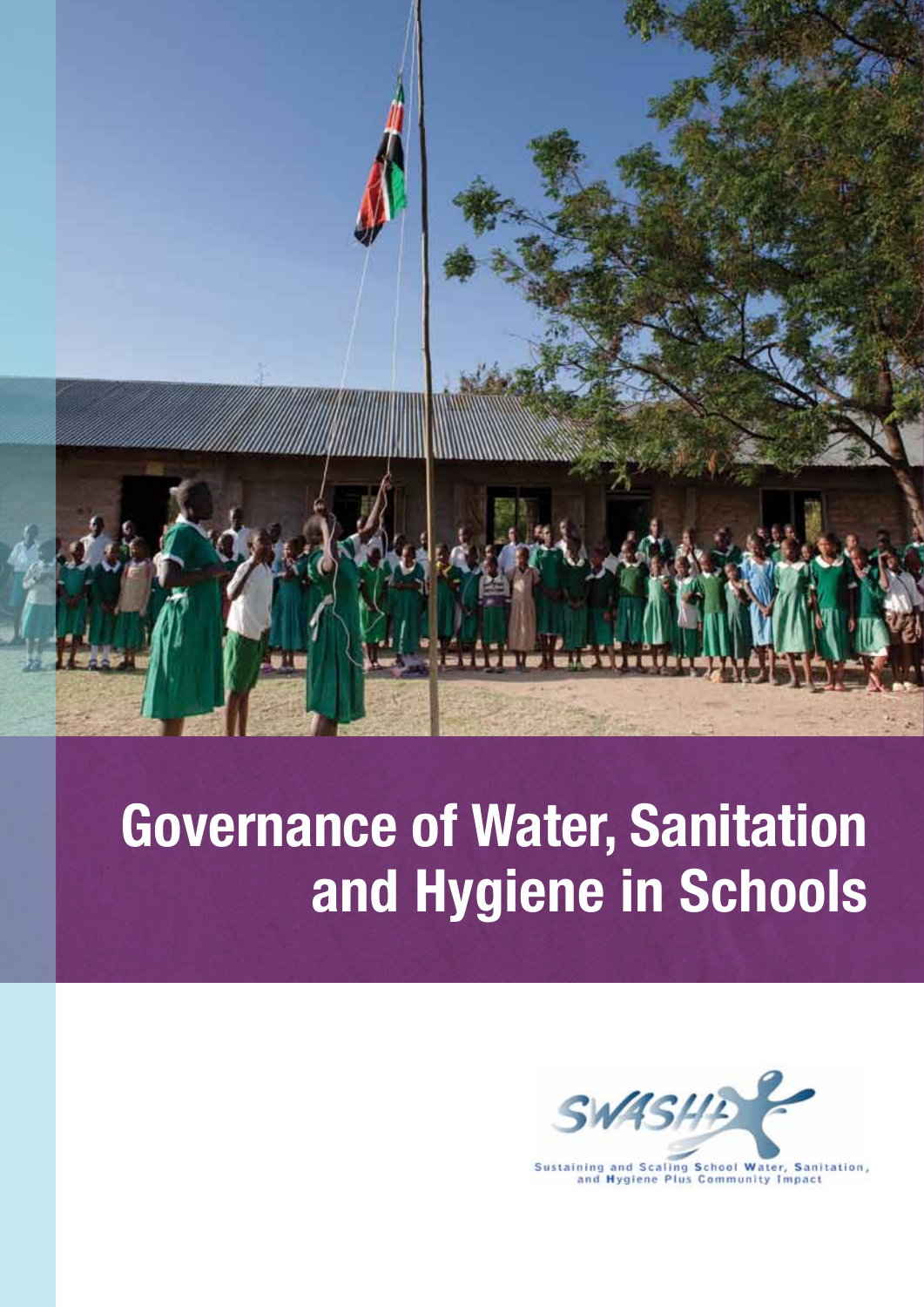

# **Executive Summary**

**This brief presents an assessment of evidence on the governance of school water, sanitation, and hygiene (WASH) as well as experiences from a school WASH action-research program called the Sustaining and Scaling School Water, Sanitation, and Hygiene Plus Community Impact (SWASH+) project in western Kenya.**

**Governance is a key factor for school WASH sustainability, impact and cost-effectiveness. SWASH+ experience also reflects this and suggests that a focus on increasing accountability and support for front-line service providers through governance improvements such as effective monitoring could yield better outcomes.**

**Unfortunately, although the evidence for the impact of improved governance on school WASH is strong, proven strategies for better governance are still limited. Further operational research is needed to identify incentives and promote support and accountability for improved school WASH services.**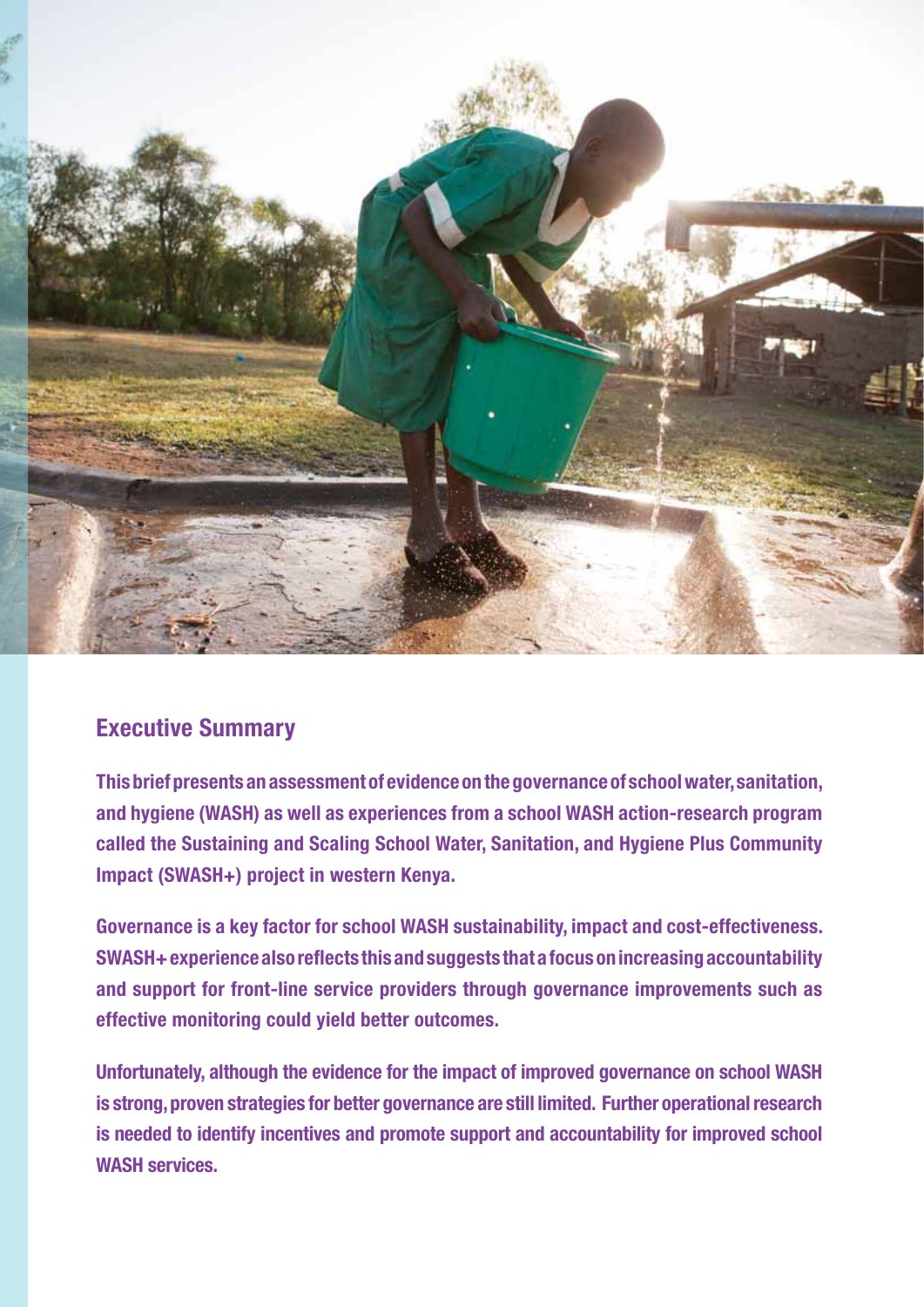## **Background**

It is estimated that less than 50 percent of primary schools in developing countries have sufficient water and that only a third provide sanitation (WASH in Schools Network, 2010). In facing this challenge, the focus of school WASH has shifted from simply installing hardware to learning how services can be maintained on a dayto-day basis and delivered in ways that improve outcomes such as health and educational attainment.



It is increasingly recognized that the cost effectiveness and impact of investments in WASH services will greatly depend on how long these investments can be sustained and the extent to which they are used. For example, the hand pump, which supplies half of the protected water in sub-Saharan Africa, has an estimated nonfunctioning rate of 30 percent, representing perhaps \$1.2 to \$1.5 billion in lost investment (Baumann, 2009).

Along with establishing and monitoring budgets, policies, the social normative environment, and supply chains of goods and services, evidence from both community and school WASH and from other sectors suggests that governance and management of school WASH services—including associated issues of accountability—is a core component of sustainability and impact. A study by Emory University and CARE showed a significant relationship between good community water-point governance and water-point functionality, an association that increased with the age of the water point (Herjati & Tollefson, 2011). A study in health clinics in Uganda found that increasing the level of accountability of front-line health workers to community members resulted in improved infant health (Björkman & Svensson, 2009).

For school WASH, the current state of governance in resource-challenged settings is likely to be inadequate on a number of fronts. Notably teachers, who are on the front-line, are inconsistent providers of services and managers of school funding. Local government officials are likely the second most important group. They are often responsible for providing support to teachers and ensuring that school-level actors are held accountable for outcomes. At the moment in Kenya, and we suspect elsewhere, local government officials are over-stretched and under-resourced to fully play these roles.

SWASH+ conducted a number of studies that begin to explore some of these issues. The results broadly fall into the categories of school leadership, decentralized accountability and community participation to increase accountability.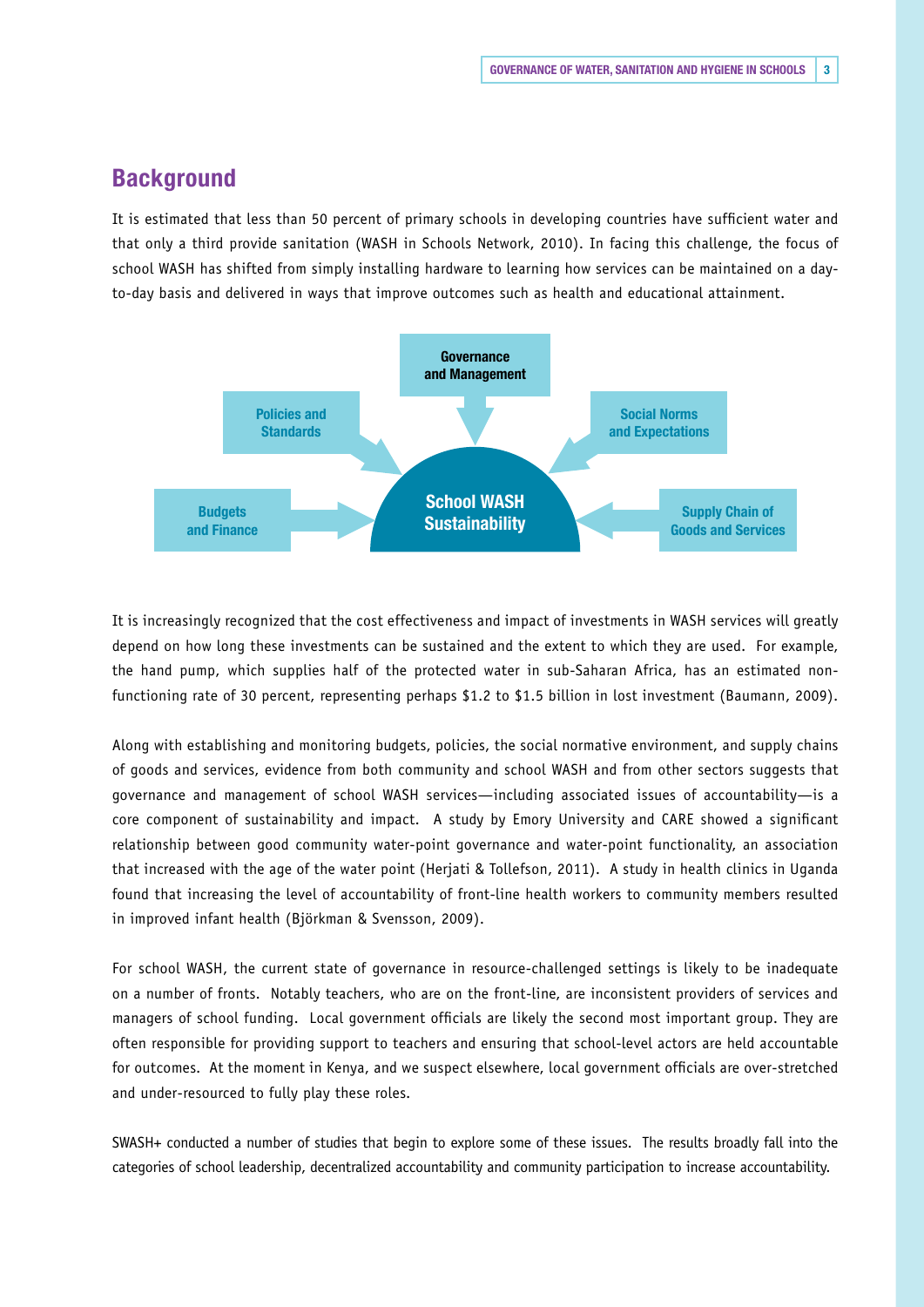

#### **Governance Defined**

"Governance" is a complex concept that can be explained and understood in many ways, but in its broadest sense, governance is the exercise of power in the public arena—the "rules of the game." It's about who is able to influence public decisions and who isn't. Who creates or enforces these rules? Governance is the sum of the many ways individuals and institutions, public and private, manage their common affairs. It is a dynamic, political process through which decisions are made, conflicts are resolved, diverse interests are negotiated, and collective action is undertaken. The process can be influenced by formal written codes, informal but broadly accepted cultural norms, the charismatic leadership of an individual or individuals, the use of force, coercion or patronage —or, often, a combination of these.<sup>1</sup>

#### **Definition**

For CARE, good governance is the effective, participatory, transparent, equitable and accountable management of public affairs guided by agreed procedures and principles, to achieve the goals of sustainable poverty reduction and social justice.

# **Experience and Evidence from SWASH+**

Over the past five years, CARE, the Center for Global Safe Water at Emory University, and Water.org, through the Bill and Melinda Gates Foundation-funded SWASH+ project, have worked to achieve sustainable, national-scale school WASH services in Kenya through applied research and advocacy. The project conducted two evaluations to uncover barriers to long-term sustainability of WASH services in schools: a two-and-a-half-year follow-up on 55 schools where a hygiene program was piloted and a threeyear sustainability follow-up from the SWASH+ cluster randomized trial of 185 schools.

Partners also modeled the government of Kenya's current system for disbursing funds directly to school accounts to see how well the system worked. Kenya is in some ways a unique case. The central government provides yearly budgets and grants directly to school bank accounts nationwide. These grants are meant to be responsive to their school-level planning efforts but with oversight by district government. This model presents a variety of governance challenges and questions. SWASH+ chose to study the existing process, recreate it, and observe where the process was delayed and where it broke down.

Finally, partners conducted two studies exploring mechanisms for increasing the accountability of frontline service providers and alternative ways of distributing responsibilities within the school governance structure.

## **School Leadership and Management**

Even though SWASH+ and the 55 schools pilot intervention included both hardware improvements and behavior change communications, sustainability was generally poor, particularly with regard to provision of soap for hand washing and use of water treatment products. The 55 schools pilot identified school leadership and management and accountability among the important

**————————————————**

<sup>&</sup>lt;sup>1</sup> Adapted from the Global Commission on Governance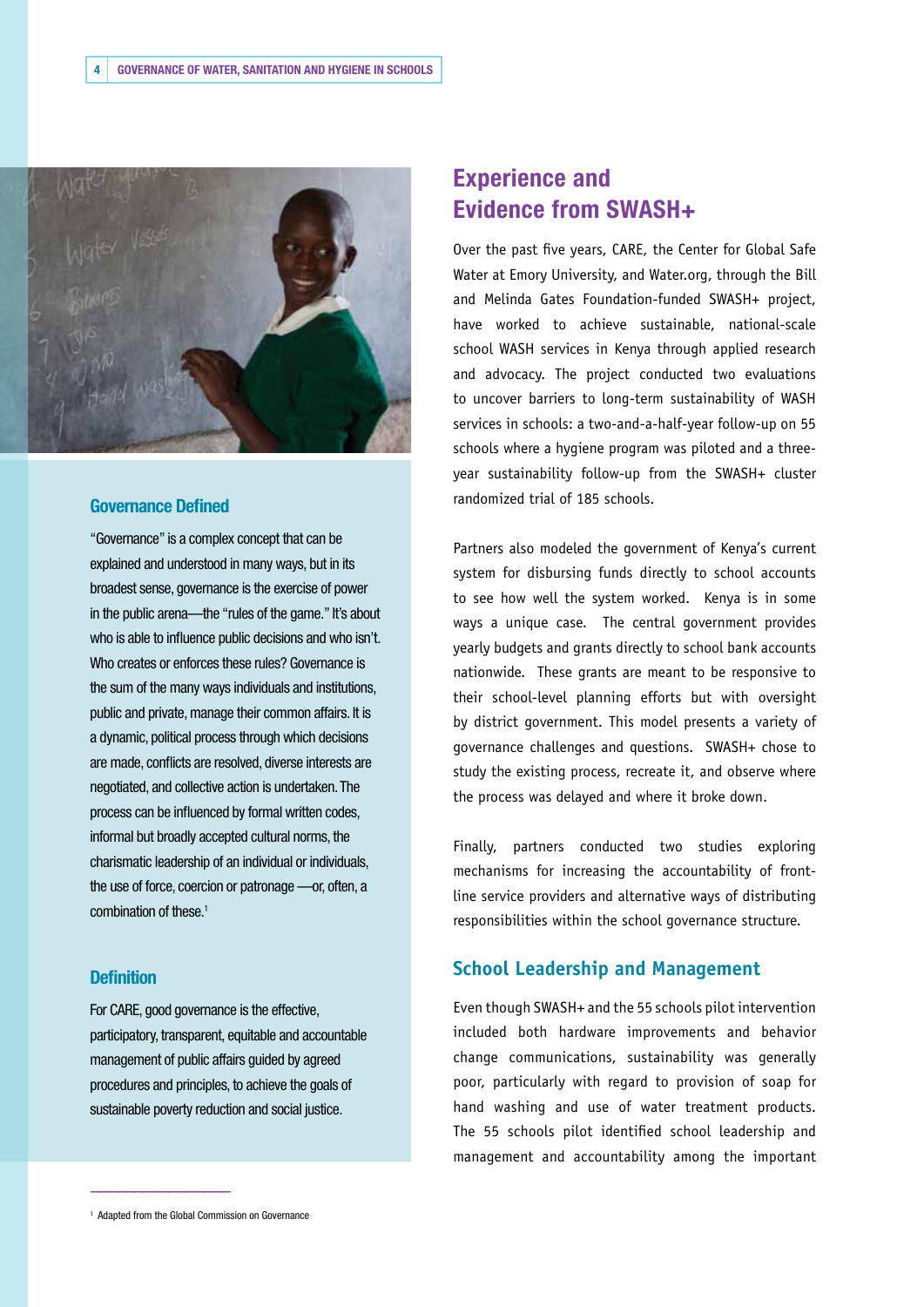factors for sustainable services (Saboori et al., 2011). The SWASH+ sustainability follow-up found that longterm health impacts were likely to be determined less by infrastructure provided than by the ability of schools to keep soap in place and consistently treat water (Rheingans, 2011). In a follow-up trial conducted by SWASH+, where the challenges of budgeting and procurement of soap for hand washing were removed, at least a fourth of schools still did not provide soap, suggesting that governance and incentive systems for school administrators have a role to play in ensuring that children wash their hands (Saboori, 2012).

Lack of financial skills was also a major barrier for teachers trying to manage school WASH improvements while keeping up with other duties. Many were noted to be keeping inadequate or nonexistent financial records (Greene, 2011).

#### **Fig 1. Hand Washing**



## **Decentralized Accountability**

**————————————————**

When examining the existing process of distributing funds to schools in Kenya, key findings were that, although the district government<sup>2</sup> has a large role to play in both supporting schools and in keeping them accountable for results, they are generally too overstretched to provide adequate support, have unclear and inadequate budgets for monitoring, do not tend to collaborate well across key line ministries and tend to play more of a policing than a supportive role.

Recognizing the limitations of district-centered monitoring, SWASH+ attempted to model a more decentralized approach where line ministries at the locational or zonal level would take responsibility for oversight and support. This approach yielded both promising and discouraging results. Although further decentralizing the system yielded greater follow-up and more frequent visits to schools to supervise infrastructure construction, officials did not provide meaningful guidance or constructive criticism for school planning efforts. They tended to approve whatever schools submitted. Given the lack of quality oversight, schools varied greatly in the amount of attention they gave to issues such as ensuring that operations and maintenance funds would be available. Absent much guidance and in the presence of a variety of needs, schools prioritized different aspects of WASH, with some choosing to construct new latrines while others purchased menstrual pads. While this is potentially positive in that the system allows responsiveness to individual needs, it is also likely that head teachers lack clear guidance in terms of what investments are the most crucial. Overall, the experience suggests that decentralizing accountability and support could be viable, but more effort is needed to build the capacity of decentralized decision makers.

<sup>&</sup>lt;sup>2</sup> Adapted 1 At the time of writing, the Kenyan government is in a constitutional transition. District governments will cease to exist while a new county system is established. It is unclear in the case of Kenya, where these support and accountability functions will reside in the future.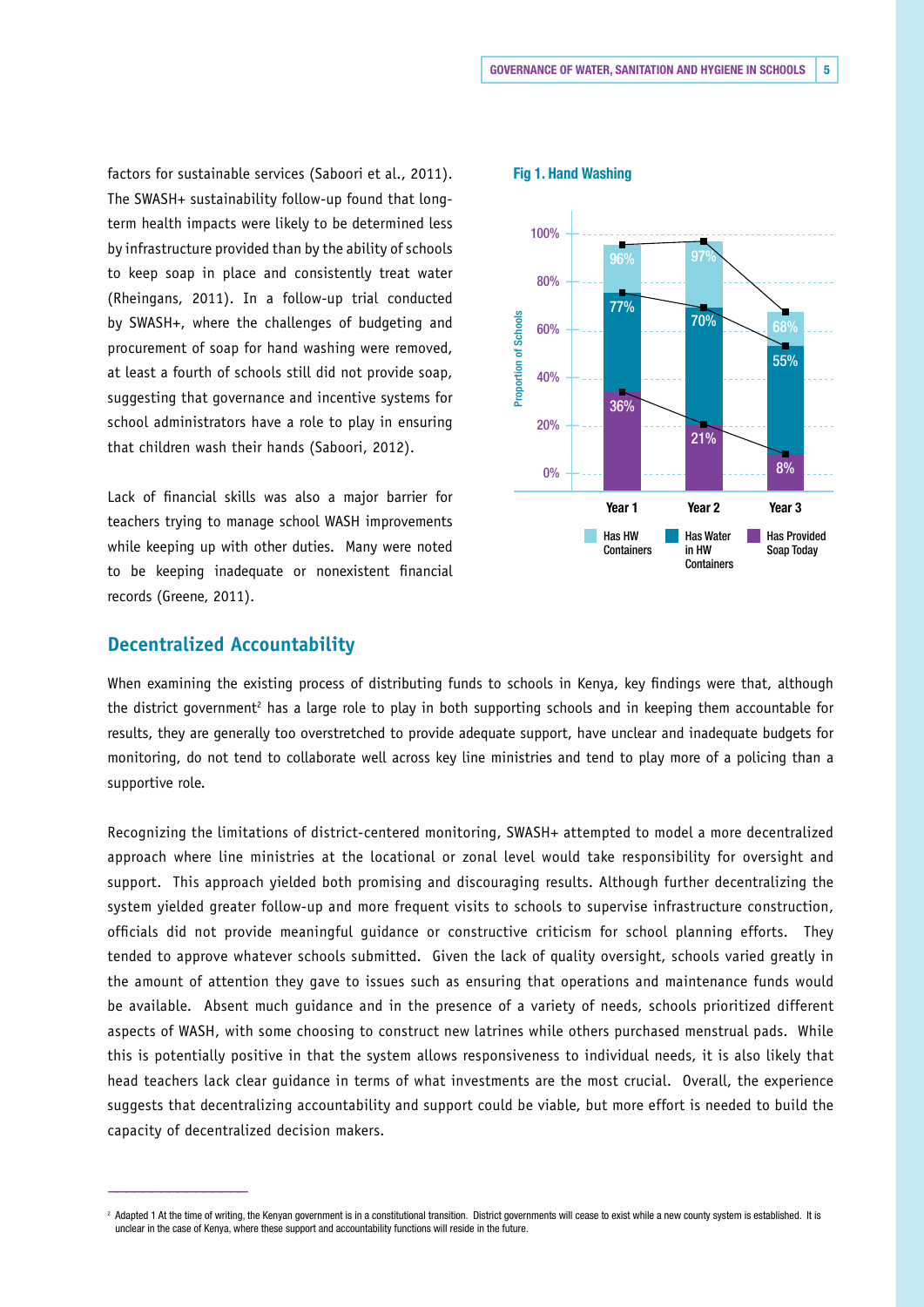## **Community Participation for Increased Accountability**

Qualitative research conducted by SWASH+ in Kenyan primary schools in 2011 suggested that a governance intervention focused on empowering parents from the community to monitor school WASH shows promise in increasing accountability, although sustaining community participation may be a challenge (Trinies & Dreibelbis, 2012). SWASH+ also conducted a trial comparing levels of service provision where schools were randomly assigned to receive various combinations of financing for operations costs and monitoring interventions including nominating parents to report to school committees and introducing pupil monitoring. The study found that not just schools receiving interventions but the control schools showed significant improvements in the level of service delivery (for example in soap provision, water treatment, menstrual pad purchase and latrine cleanliness). It is possible that even the periodic assessment of school facilities—in this case conducted in all schools as part of routine data collection by SWASH+—may result in improved school WASH outcomes (Alexander & Dreibelbis, 2012).



## **Conclusions and Recommendations**

There is robust evidence from the Kenya case and elsewhere that governance and associated issues of management and accountability will be crucial to achieve effective and sustainable school WASH services. Without addressing governance, a key factor for sustainability, the result will be both lower impact and less cost-effective investments in school WASH.

Although SWASH+ studies have suggested some mechanisms to improve outcomes such as increased community participation, periodic facilities assessments, and decentralization of roles and responsibilities, governance solutions and the toolkit available to teachers, governments and other service providers is spotty and inadequate. A greater effort is needed to determine adjustments at the school- and local-government level to ensure that WASH services are available over the long term.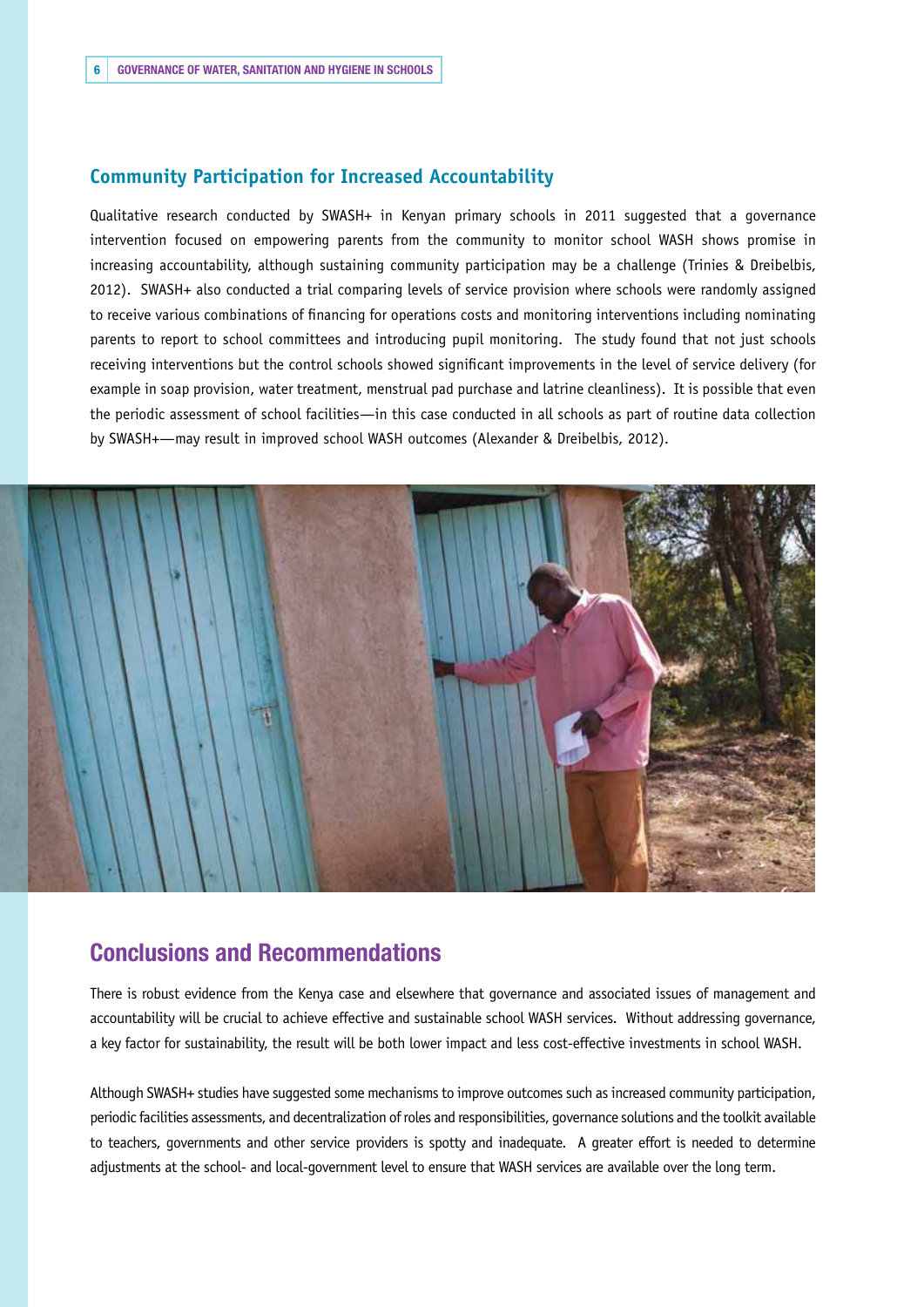There remains a great need to test governance improvements in robust ways that form compelling evidence for future improvements. The need to develop solutions for good governance of school WASH services should push non-profits, funders and governments to think very differently about school WASH services, recognizing that infrastructure provision, even if paired with behavior change communications, will be inadequate to achieve strong and lasting results.

One area for specific exploration is the potential for further decentralization of the role of local government, particularly in ways that could empower parent-teacher associations or village officials to hold teachers more accountable and provide further budgetary support. In a more decentralized system like Kenya, such an approach shows promise, and it may have even greater utility in geographic regions like Central America where schools are more directly dependent on local communities for funding. However, these shifts will inevitably come with difficulty. While decentralization has the potential to overcome challenges in terms of overstretched government staff, policymakers and development partners should be cognizant of the fact that capacity at more decentralized levels will need to be built over time.

#### **References**

Alexander, K., & Dreibelbis, R. (2012). *Summary report: Service delivery trial, A SWASH+ project research report.* Emory University: Atlanta, GA.

Baumann, E. (2009). *May-day! May-day! Our handpumps are not working!* Retrieved from http://www.rwsn.ch/ documentation/skatdocumentation.2009-02-27.5294372959

Björkman, M., & Svensson, J. (2009). Power to the People: Evidence from a Randomized Field Experiment on Community-based Monitoring in UGANDA. *Quarterly Journal of Economics, 124*(2), 735-769.

Greene, L. E. (2011). *Kenya's KESSP School Infrastructure Improvement Program: An assessment of roles and responsibilities.* Emory University: Atlanta, GA.

Herjati, H., & Tollefson, D. (2011). *Assessing water point sustainability in northern Mozambique.* CARE: Atlanta, GA.

Rheingans, R. (2011). Measuring the Impact of School Water, Sanitation and Hygiene: SWASH+ experience. *Getting School WASH Right.* CARE: Atlanta, GA.

Saboori, S. (2012). *The impact of regular soap provision to primary schools on hand washing with soap and E. coli hand contamination among pupils in Nyanza Province, Kenya: A cluster-randomized trial.* Emory University, Atlanta, GA.

Saboori, S., Mwaki, A., Porter, S. E., Okech, B., Freeman, M. C., & Rheingans, R. D. (2011). Sustaining school hand washing and water treatment programmes: Lessons learned and to be learned. *Waterlines, 30*(4), 14. Practical Action Publishing. Retrieved from http://dx.doi.org/10.3362/1756-3488.2011.040

Trinies, V., & Dreibelbis, R. (2012). *Roles & Responsibilities Pilot summary report 2012.* Emory University: Atlanta, GA.

WASH in Schools Network. (2010). *Raising Clean Hands: Advancing Learning, Health and Participation through WASH in Schools.* Retrieved from http://www.unicef.org/wash/schools/files/raisingcleanhands\_2010.pdf